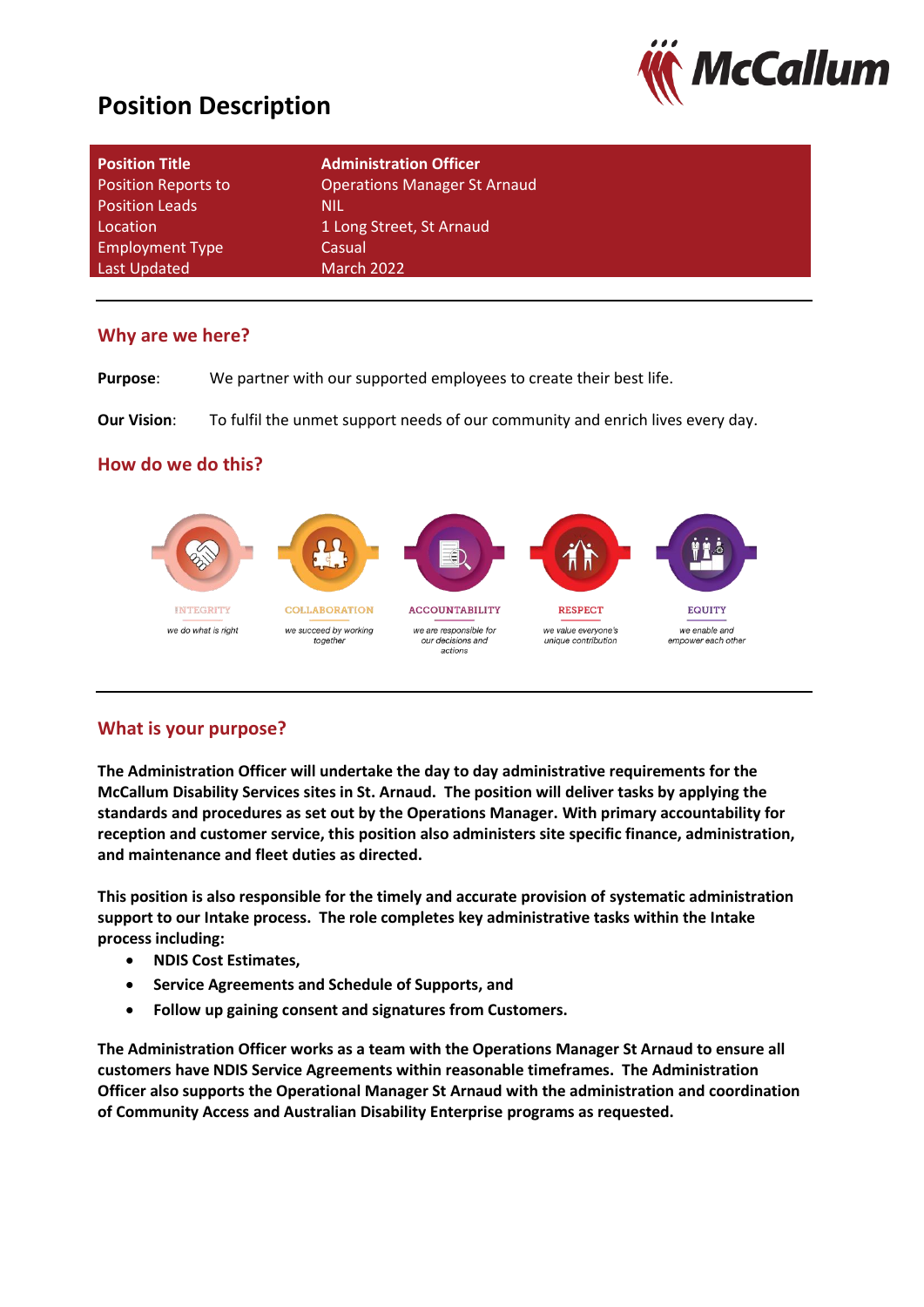

## **How do you achieve this? (Responsibilities)**

| <b>Key Results Area</b>                      | <b>Accountabilities</b>                                                                                                                                                                                                                                                                                                                                                                                                                                                                                                                                                                                                                                                                                                                                                                                                                                                                                                             |  |  |  |
|----------------------------------------------|-------------------------------------------------------------------------------------------------------------------------------------------------------------------------------------------------------------------------------------------------------------------------------------------------------------------------------------------------------------------------------------------------------------------------------------------------------------------------------------------------------------------------------------------------------------------------------------------------------------------------------------------------------------------------------------------------------------------------------------------------------------------------------------------------------------------------------------------------------------------------------------------------------------------------------------|--|--|--|
| <b>Administration</b><br><b>Coordination</b> | Reception at McCallum's Long St Offices including incoming<br>$\bullet$<br>and outgoing mail, administrative bookings, customer and<br>telephone services.<br>Undertake daily office management including stationary<br>$\bullet$<br>orders, couriers, catering and purchasing.<br>Undertake and complete any reporting, data and compliance<br>٠<br>requirements as directed by the Operations Manager.<br>Assist with organising contracts for St Arnaud's maintenance,<br>$\bullet$<br>asset management, fleet and IT in conjunction with the<br>Operations Manager and EM Infrastructure and Business<br>Development.<br>Support supported employees and the Coordinator of<br>$\bullet$<br>McCallum Industries with the administration of services in St<br>Arnaud as required.<br>Facilitate the provision of services via teleconference for<br>$\bullet$<br>participants and their families as requested from time to time. |  |  |  |
| <b>Intake Administration</b>                 | Provide Cost Estimates, Service Agreements and Schedule of<br>$\bullet$<br>Supports using agreed templates and processes, based on<br>information provided by the Operations Manager.<br>Send Cost Estimates, Service Agreements and Schedule of<br>$\bullet$<br>Supports to the Operations Manager for approval.<br>Upload NDIS documentation to SRS and corporate drives.<br>٠<br>Complete SRS administration as it relates to Intake (Pre-<br>٠<br>Admissions).<br>Maintain the Intake Master Spreadsheet.<br>٠<br>Liaise with Participants and their families and nominees to<br>$\bullet$<br>obtain consent and signatures for NDIS Service Agreements<br>and Schedule of Supports.<br>Meet regularly and liaise with the Operations Manager,<br><b>Customer Experience Coordinators and other Intake</b><br>Administrators to ensure a coordinated approach. Be involved<br>in other NDIS meetings as required.               |  |  |  |
| <b>Customer Experience and</b><br>Quality    | Assist with the coordination of the annual plan-review<br>$\bullet$<br>meetings for St Arnaud customers as requested.<br>Record customer feedback and complaints, ensuring timely<br>$\bullet$<br>escalation of serious complaints to the Operations<br>Coordinator.<br>Implement and champion our Quality Management System.<br>٠<br>Assist with the preparation for NDIS audits and standards and<br>٠<br>update administration processes in line with<br>recommendations.<br>Ensure effective record keeping and that all administration and<br>$\bullet$<br>documentation is kept up to date including within the Service<br>Record System (SRS) and staff related matters.                                                                                                                                                                                                                                                     |  |  |  |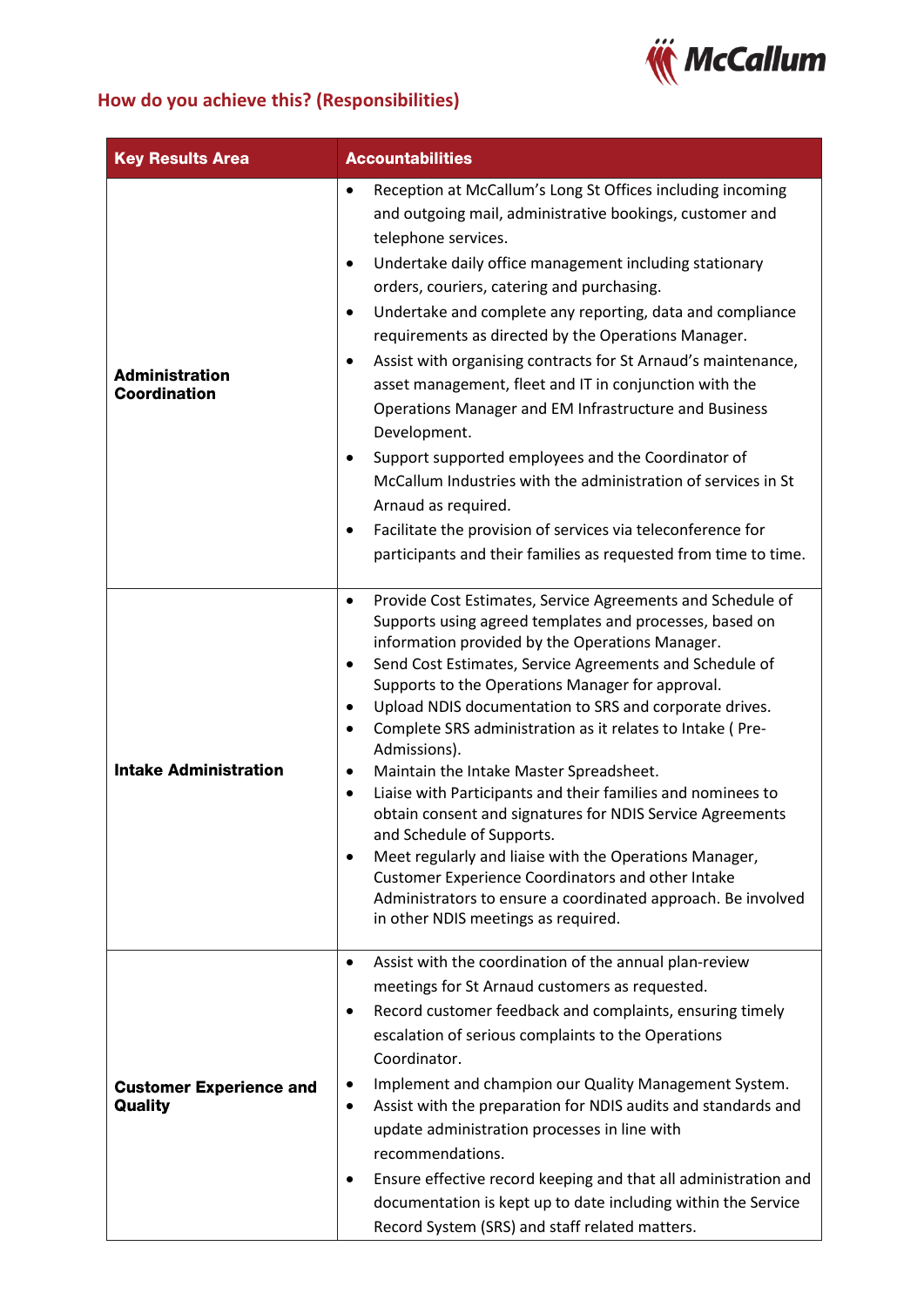

|                                                  | Promote a positive and safe work culture<br>$\bullet$                                                                               |
|--------------------------------------------------|-------------------------------------------------------------------------------------------------------------------------------------|
|                                                  | Identify and resolve and OHS hazards and incidents in a timely<br>$\bullet$                                                         |
|                                                  | manner in alignment with the policy.                                                                                                |
|                                                  | Work collaboratively with the Operations Manager St Arnaud<br>$\bullet$                                                             |
| <b>Leadership and Employee</b>                   | to continuously improve services.                                                                                                   |
| <b>Experience</b>                                | Assist with the administration of onboarding and induction for<br>$\bullet$                                                         |
|                                                  | new St Arnaud staff members in conjunction with the People                                                                          |
|                                                  | and Culture team.                                                                                                                   |
|                                                  | Champion McCallum's code of conduct and values, acting in<br>$\bullet$<br>accordance with our policies and procedures at all times. |
|                                                  |                                                                                                                                     |
|                                                  | Process customer payments and undertake daily banking,<br>$\bullet$                                                                 |
|                                                  | including Laundromat takings.                                                                                                       |
|                                                  | Administer finance reporting as requested.<br>$\bullet$                                                                             |
|                                                  | Complete weekly billing of NDIS plans based on customer<br>$\bullet$                                                                |
| <b>Finance</b>                                   | usage and attendance records with oversight from the                                                                                |
|                                                  | <b>Operations Manager.</b>                                                                                                          |
|                                                  | Enter both accounts receivable and accounts payable into the<br>$\bullet$                                                           |
|                                                  | finance system for processing.<br>Following up overdue accounts.<br>$\bullet$                                                       |
|                                                  | Manage and reconcile petty cash.<br>$\bullet$                                                                                       |
|                                                  | Participate in monthly feedback meeting with the Operations<br>$\bullet$                                                            |
|                                                  | Manager.                                                                                                                            |
|                                                  | Ensure Annual Performance Goals and KPIs are set, with<br>$\bullet$                                                                 |
|                                                  | professional development plan implemented and monitored                                                                             |
| <b>Self-care and professional</b><br>development | Identify and seek appropriate resources to support your own<br>$\bullet$                                                            |
|                                                  | health and wellbeing                                                                                                                |
|                                                  | Participate in wider McCallum projects and initiatives as<br>$\bullet$                                                              |
|                                                  | requested by the Operations Manager.                                                                                                |
|                                                  |                                                                                                                                     |

### **What do I need to be a success? (Attributes)**

- Our customers are at the centre of everything that you do
- You champion customer experience and provide positive, professional, optimal service to our customers, staff, community and stakeholders.
- Quality, safety and risk management is paramount to you and will not be compromised.
- You are a consultative, collaborative and inclusive team member.
- You achieve results. You have a strong attention to detail, work to plans and deliver.
- You build and maintain relationships with your participants, their families and care givers, and your colleagues.
- You are team player that actively participates and champions a supportive and values driven work environment.
- You understand that change happens for a reason, and have the ability to bring your team with you.